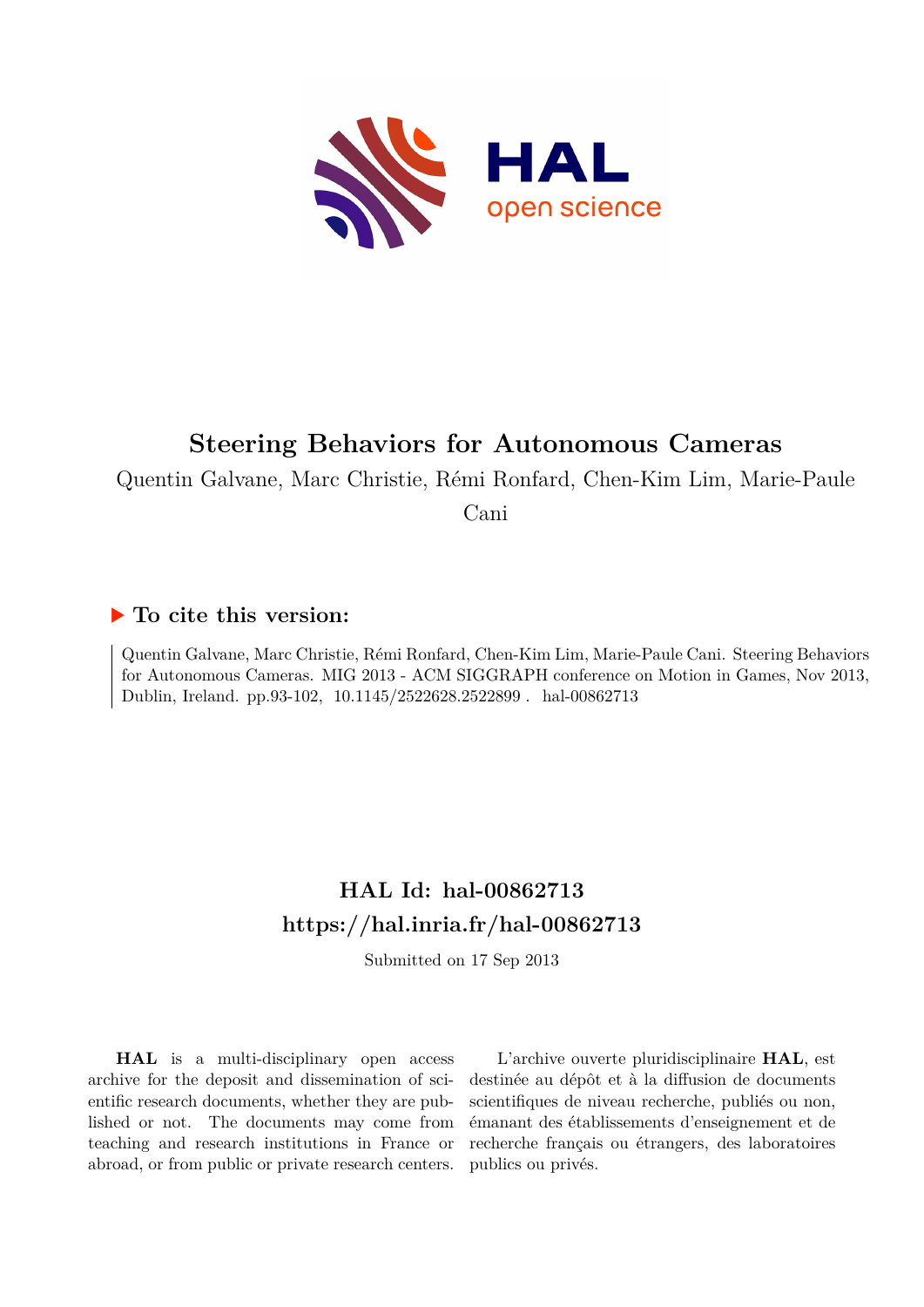# **Steering Behaviors for Autonomous Cameras**

<span id="page-1-0"></span>Quentin Galvane <sup>∗</sup> INRIA / LJK, Grenoble, France Chen-Kim Lim

INRIA / Universiti Sains Malaysia

Marc Christie University of Rennes I, France

Rémi Ronfard INRIA / LJK , Grenoble, France Marie-Paule Cani INRIA / LJK, Grenoble, France



Figure 1: *Examples of shots captured by our autonomous cameras: (i) the initial interactions between different ethnic groups, (ii) two individual agents are interacting with each other, (iii) the workers are aware of the arrival of the boat, (iv) the workers stop their current interactions and rush to the pier.*

# **Abstract**

The automated computation of appropriate viewpoints in complex 3D scenes is a key problem in a number of computer graphics applications. In particular, crowd simulations create visually complex environments with many simultaneous events for which the computation of relevant viewpoints remains an open issue. In this paper, we propose a system which enables the conveyance of events occurring in complex crowd simulations. The system relies on Reynolds' model of steering behaviors to control and locally coordinate a collection of camera agents similar to a group of reporters. In our approach, camera agents are either in a scouting mode, searching for relevant events to convey, or in a tracking mode following one or more unfolding events. The key benefit, in addition to the simplicity of the steering rules, holds in the capacity of the system to adapt to the evolving complexity of crowd simulations by self-organizing the camera agents to track interesting events.

CR Categories: I.3.7 [Computer Graphics]: Three-Dimensional Graphics and Realism—Animation;

Keywords: camera control, boids, steering behavior

## **1 Introduction**

Crowd simulations generate complex 3D scenes that include both local events (individual actions of crowd members) and larger scale events emerging from many individual behaviors such as a group of individuals simultaneously moving from one location to another. Conveying the resulting animations to spectators is therefore a challenge. Using automatic camera control methods would be a good way to solve the problem. Unfortunately, previous camera control methods focus on maintaining the visibility either of a small number of targets (see [\[Halper et al. 2001;](#page-9-0) [Oskam et al. 2009;](#page-9-1) [Christie](#page-9-2) [et al. 2012b\]](#page-9-2)), or of large number of targets but from a single viewpoint [\[Vo et al. 2012\]](#page-9-3). Other methods are designed for highlighting the motions of isolated characters or of predefined groups of characters [\[Assa et al. 2008;](#page-9-4) [Lee et al. 2012;](#page-9-5) [Assa et al. 2010\]](#page-9-6), or focus on high-level aspects by encoding elements of cinematographic rules which are only applicable to a small number of characters (see [\[Lino et al. 2010\]](#page-9-7)). Therefore, capturing a full crowd simulation, with the variety of multi-scale events taking place, calls for the design of new methods, specifically created for crowd simulations.

In this paper, we propose a novel approach for controlling multiple cameras, in the task of conveying as-many-as-possible of the events occurring in a crowd simulation. The original idea is to simulate a team of reporters trying to capture the diversity of behaviors in an environment encompassing both local events (interactions between small numbers of characters) and emerging events that involve many characters. Our approach for animating cameras draws its inspiration from Reynold's steering behaviors [\[Reynolds 1999\]](#page-9-8). Indeed, each camera is animated separately as an autonomous agent in our system. This ensures smooth displacements and rotations of cameras. Our camera behaviors are driven by the necessity to both convey local and emerging events, while ensuring a proper distribution of camera agents around the events. More precisely, our camera agents automatically avoid static objects that obstruct the visibility of targeted events. In addition, camera-agent behaviors are specifically designed so that each of them either scouts the environment, searching for new events to shoot, or tracks existing events. While tracking an event, the steering behavior favors good views of the event. When scouting for an event, the steering behavior favors events that are not already followed by other camera agents. We also set up specific interaction rules between camera agents, preventing them from tracking the same event from similar viewpoints. Nearby camera agents are steered away from each other both in position and in orientation. Distant camera agents following the same event are also steered to rotate around the event and take different views of it. All those desirable properties are obtained by allowing the camera agents to be steered horizontally (as in Reynolds' original paper) and also vertically and rotationally (with pan and tilt angles). As a result the user is therefore provided with a gallery of relevant shots on individual and emerging events occurring in crowd simulation, among which the user can select the appropriate animation sequences.

The first key benefit of this approach stands in its simplicity. We show that a small range of simple steering behaviors are sufficient

<sup>∗</sup>[e-mail: quentin.galvane@inria.fr](#page-9-2)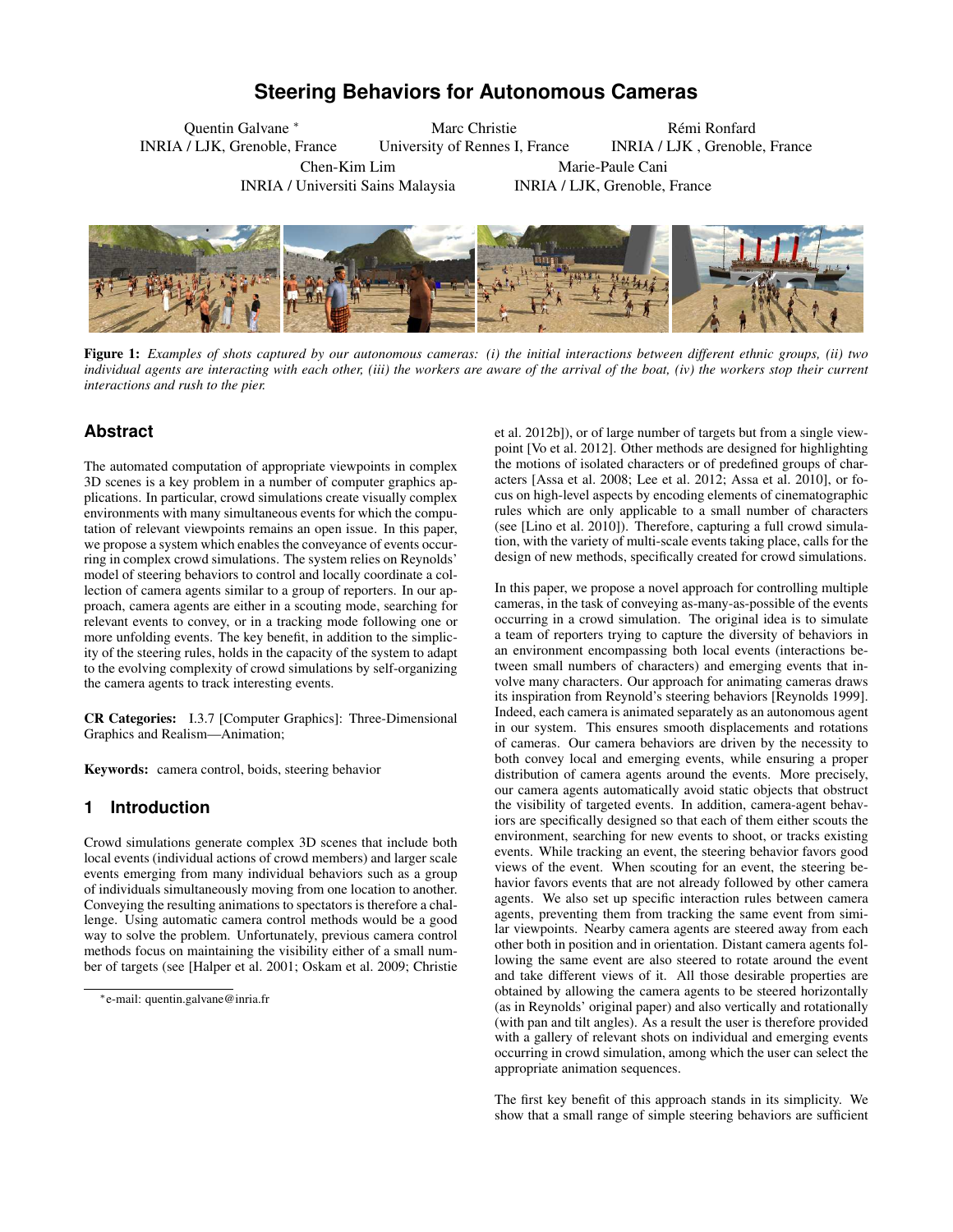for creating quality camera motions, while covering a wide range of the events occurring in the simulation. Behaviors are crafted in a way which is independent of the crowd simulation model. The second benefit stands in the adaptivity of the method: the same set of steering behaviors enable camera agents to adapt to a wide range of situations, from a small number of cameras in a simulation with many occurring events to a large number of camera agents with a small number of events. In crowd simulations, in which individual and emergent behaviors of the characters are mostly unanticipated, those benefits are especially important.

# **2 Related work**

The computer graphics research community has been showing an increasing interest for techniques to automatically control virtual cameras in 3D environments. The complexity and unpredictable nature of interactive 3D animated scenes, coupled with the necessity to convey contents matching some viewpoint quality metrics, has triggered the study of novel techniques dedicated to virtual camera control.

A first and fundamental requirement of any camera control system is the ability to track (*i.e.* maintain visibility) for one or several targets. Techniques vary according to the knowledge available to the camera control system (known *vs.* unknown environments, known *vs.* unknown trajectories of targets) and to the static or dynamic nature of the 3D scene.

Results in robotics have greatly inspired techniques in virtual camera control. For example, [\[Oskam et al. 2009\]](#page-9-1) perform a precomputation of visibility between all possible locations in a static environment, and create a visibility graph that encodes this information. When tracking a single target, the camera relies on the visibility graph to plan the best path towards the target (following different criteria). Changes in environments are partially handled by dynamically updating the visibility graph at the expense of many visibility tests. The approach is limited to a single target.

To avoid the pre-computation of a large visibility graph, [\[Li and](#page-9-9) [Cheng 2008\]](#page-9-9) compute a local probabilistic roadmap that is defined in the basis of the target (as the target moves, the whole roadmap moves). Camera planning is then performed locally in this roadmap and globally checked against visibility issues, a method that does not require a prior knowledge of the environment.

Indeed, when no prior information on the environment is available to the camera control system, approaches need to reason on local information to recompute viewpoints. Using predicted target movements, [\[Becker et al. 1997\]](#page-9-10) place the camera so that it would see most of the future target position. [\[Halper et al. 2001\]](#page-9-0) used a reasoning process on visual properties coupled with hardware projections to track a single target in a reactive way. The tracking of multiple targets has been tackled in [\[Christie et al. 2012b\]](#page-9-2) by performing a sampling process in the space of camera viewpoints using hardware projections to efficiently compute the visibility of hundred of camera configurations for two or three targets.

All these prior works are restricted by nature to a small number of targets. Recently, [\[Vo et al. 2012\]](#page-9-3) extended [\[Becker et al. 1997\]](#page-9-10) to the case of a potentially large group of targets. Their goal was to maximize the visibility of all the targets. In contrast, our goal is different: we want to maximize the visibility of the multi-scale events occurring in the crowd.

In parallel with these techniques that focused on the issue of visibility, other approaches have considered the cinematographic aspect of viewpoint computation (*i.e.* to which degree a shot, a path or a cut satisfies some cinematographic rules and conventions). [\[Lino et al.](#page-9-7)

[2010\]](#page-9-7), for example, presented a solution for automatically positioning a virtual camera in a 3D environment given the specification of visual properties to be satisfied (on-screen layout of subjects, vantage angles, visibility, scale). It then makes it easy to find the optimal positions for the camera and build a sequence of viewpoints conveying a set of events.

Another interesting feature when selecting a viewpoint is the amount of motion it may convey. Dedicated to the specific task of creating overviews of human motions (*e.g.* from mocap data), [\[Assa et al. 2008\]](#page-9-4) cast the problem of camera control as an energy minimization process guided by the conjunction of external forces (describing the viewpoint quality at each location and time) and internal forces (enforcing smoothness on the generated path). As a result, the system generates a sequence of camera paths (with edits) using an optimization process on a potential field defined by the aggregation of forces. While purely based on character motion analysis and viewpoint quality heuristics, the process generates meaningful overviews of human motions without integrating semantic aspects. The approach was extended to multiple characters [\[Assa et al. 2010\]](#page-9-6), to convey motions of multiple humans in a real-time context. The authors consider a set of virtual cameras animated in real-time that shoot multi-character motions. Starting with random camera motions or from simple heuristic motion rules, the system enables to select viewpoints that maximize a correlation measure between the motion of the characters in the scene, and the projected motion of the characters on the screen (a strong correlation being a good indicator of viewpoint quality). In contrast to our work, this method offers no means of controlling a large set of virtual cameras in a complex environment.

Closer to our work, [\[Lee et al. 2012\]](#page-9-5) proposed to automatically extract *social events* from the joint analysis of multiple character motions, e.g. related to trajectories and similarities in distance and direction of character motions. Events are then processed, analyzed for spatio-temporal correlation and ranked so as to generate motion clip segmentation. The motion clip segmentation is used as a basis to express an optimization problem on the camera parameters for each motion clip (actually long motion clips can be separated into segments solved individually). Following the lines of [\[Assa et al.](#page-9-4) [2008\]](#page-9-4), the optimization process is guided by internal, external and continuity forces shaping a potential field. Continuity forces integrate the 180-degree rule as well as the jump-cut rule. The computational cost of the optimization process remains significant (1 to 3 minutes).

None of these contributions directly addressed the problem of the real-time control of multiple cameras, self-organizing to cover the largest possible part of a crowd simulation scene and for maximizing the coverage of on-going events. This is the problem we are tackling here.

## **3 Background on steering behaviors**

In this section, we review some important concepts related to steering behaviors. Some of them will be extended to the case of steering cameras in Section [4.](#page-3-0)

#### **3.1 Agent dynamics**

In Reynolds' approach, autonomous agents are driven by steering forces [\[Reynolds 1999\]](#page-9-8) and their position is updated at every time step in the simulation as follows: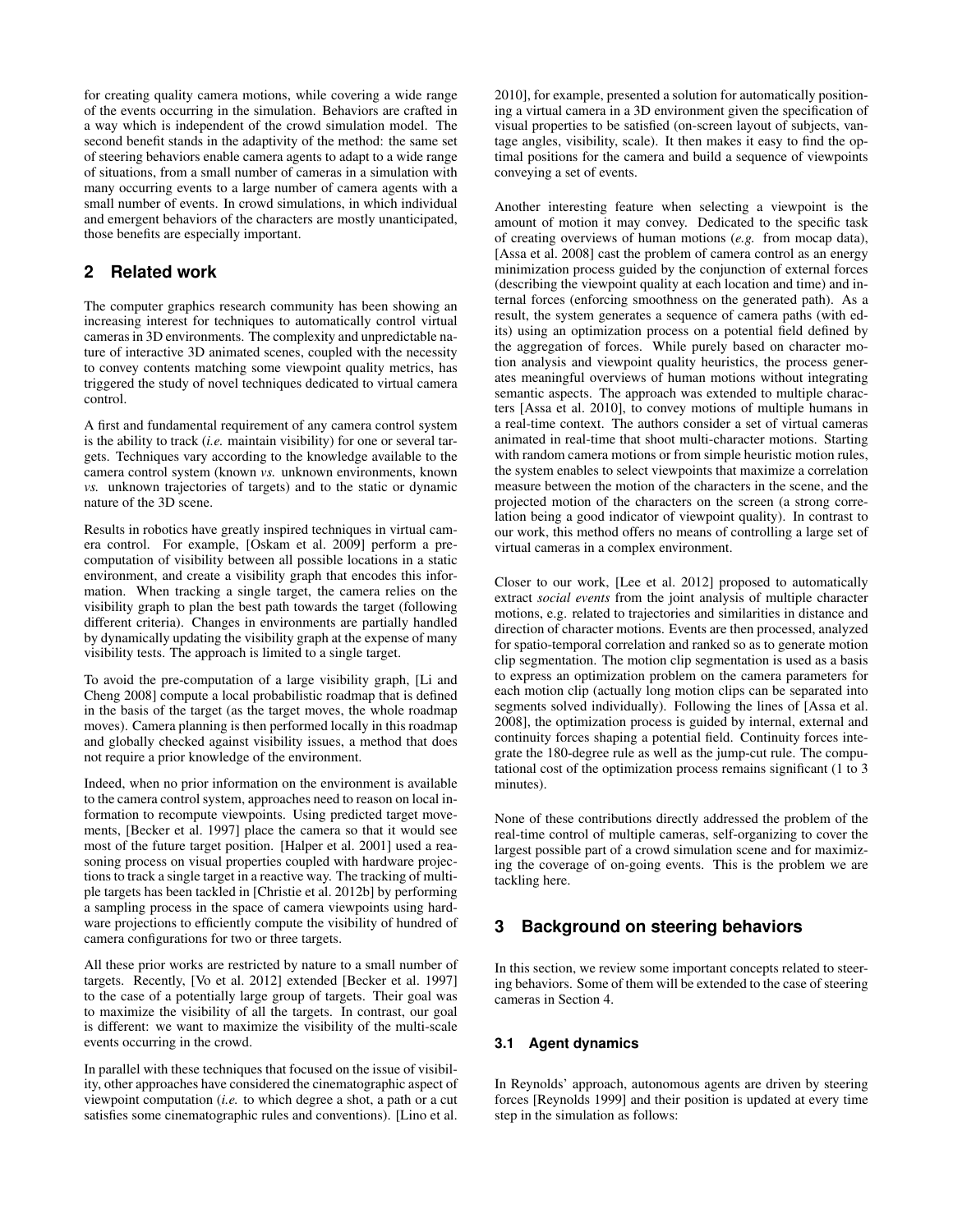Algorithm 1 Agent dynamics. At each time step, the acceleration of an agent i at time t (denoted  $\gamma_i(t)$ ) is computed as a sum of forces, and a Euler integration is performed to compute velocity  $v_i(t)$  and position  $p_i(t)$ .

| $t=0$                                               |
|-----------------------------------------------------|
| while simulation is running do                      |
| <b>for</b> all agents $i$ <b>do</b>                 |
| Update steering forces $F_{ij}(t)$                  |
| $\gamma_i(t) = \sum_i F_{ij}(t)$                    |
| $v_i(t) = v_i(t - \delta t) + \gamma_i(t) \delta t$ |
| $p_i(t) = p_i(t - \delta t) + v_i(t)\delta t$       |
| end for                                             |
| $t = t + \delta t$                                  |
| end while                                           |
|                                                     |



Figure 2: *Computation of forces applied to an agent. The agent is represented as a triangle: (a) the agent's velocity* v(t) *is updated by integrating acceleration expressed as a sum of forces; (b) the agent is then oriented along the newly computed velocity*  $v(t)$ *.* 

#### **3.2 Steering forces**

Simple steering forces enable the creation of complex simulations with emerging behaviors. A simulation is created using a set of agents that are defined by a set of characteristics: position, velocity, radius, mass, maximum force and maximum speed. Motions of the agents are generated using these simple characteristics, and by applying a simple particle based algorithm where each particle is represented as a "vehicle". In order to improve the efficiency of the entire computation and implementation of the system, Reynolds specified a simple but efficient constraint: agents always move in their forward direction. Despite this simplifying assumption, Reynolds was able to present a rich vocabulary of steering behaviors driven by specific steering forces including seeking, fleeing, pursuit, evasion, offset pursuit, arrival, obstacle avoidance, wandering, path following, wall following, containment, flow field following, unaligned collision avoidance, separation, cohesion, alignment, flocking and leader following.

Many of these different forces are based on a simple concept: the force that will be applied to the agent is computed by subtracting the desired velocity related to the behavior with the current velocity of the agent. The acceleration being the sum of all the forces, at each time step, the velocity will be updated by adding part of the acceleration (depending on the time step) which will reduce the difference between the velocity and the desired velocity. The seeking force devised by Reynolds and illustrated in Figure [3\(](#page-3-1)a) is based on this concept. The desired velocity is computed by first finding the direction vector, and then multiplying it by the maximum speed of the agent. The direction of the desired velocity is the vector between the target and the agent.

For the sake of clarity, we hereby illustrate the design of the arrival behavior: an agent should slow down when reaching its target. When the distance between the agent and the target becomes smaller than a threshold distance, the desired velocity needs to decrease with the distance. Therefore, it is multiplied by the by the division of the distance and the threshold distance. When the distance is greater than the threshold distance, the normal seeking force is applied. Figure [3\(](#page-3-1)b) illustrates this arrival behavior.

<span id="page-3-1"></span>

Figure 3: *Illustration of two behaviors: (a) seeking behavior, (b) arrival behavior*

# <span id="page-3-0"></span>**4 Steering cameras**

In this section, our objective is to implement appropriate steering behaviors for our camera agents. The task assigned to camera agents is to convey individual and emerging events occurring in a crowd simulation. For this purpose, we propose two steering behaviors:

- Scouting: default behavior when a camera is not following an event; the camera is searching the scene for events to track.
- Tracking: behavior of a camera while it is following an event; the camera is in recording mode during tracking.

In both cases, we need to extend the dynamics of Reynolds' agents to desynchronize the agents' direction of motion from their orientation (a strong hypothesis proposed by Reynolds). We will explain how this extension is performed in 3D with cameras that can change their pan and tilt angles independently of their position and motion direction, while simultaneously changing their elevation. We will then describe camera-specific forces and torques, whose combined effects generate the desired camera behaviors during scouting and tracking.

#### **4.1 Targets and events**

We define an *event* in the simulation as a spatio-temporal segment where a particular behavior is observed, should it be relative to an individual behavior, a one-to-one interaction behavior or a group behavior ( *e.g.* flocking, herding, and leader-following, where an entire group of characters follows a recognizable and coherent motion pattern). Each event involves a number of characters (characters concerned by this event in the crowd simulation). Our representation is detached from any specific crowd simulation model but requires a step to extract the events from the simulation using geometrical features relative to the characters.

More precisely, the computation of events is based on the following information:

- position and speed vector of the characters;
- orientation of the characters (forward vector).
- type of the characters (if the simulation uses several types of characters);

In this work, we propose to extract two types of events:

• *one-to-one interaction*: two characters face each other for a long time without moving (see Figure [4\(](#page-4-0)a));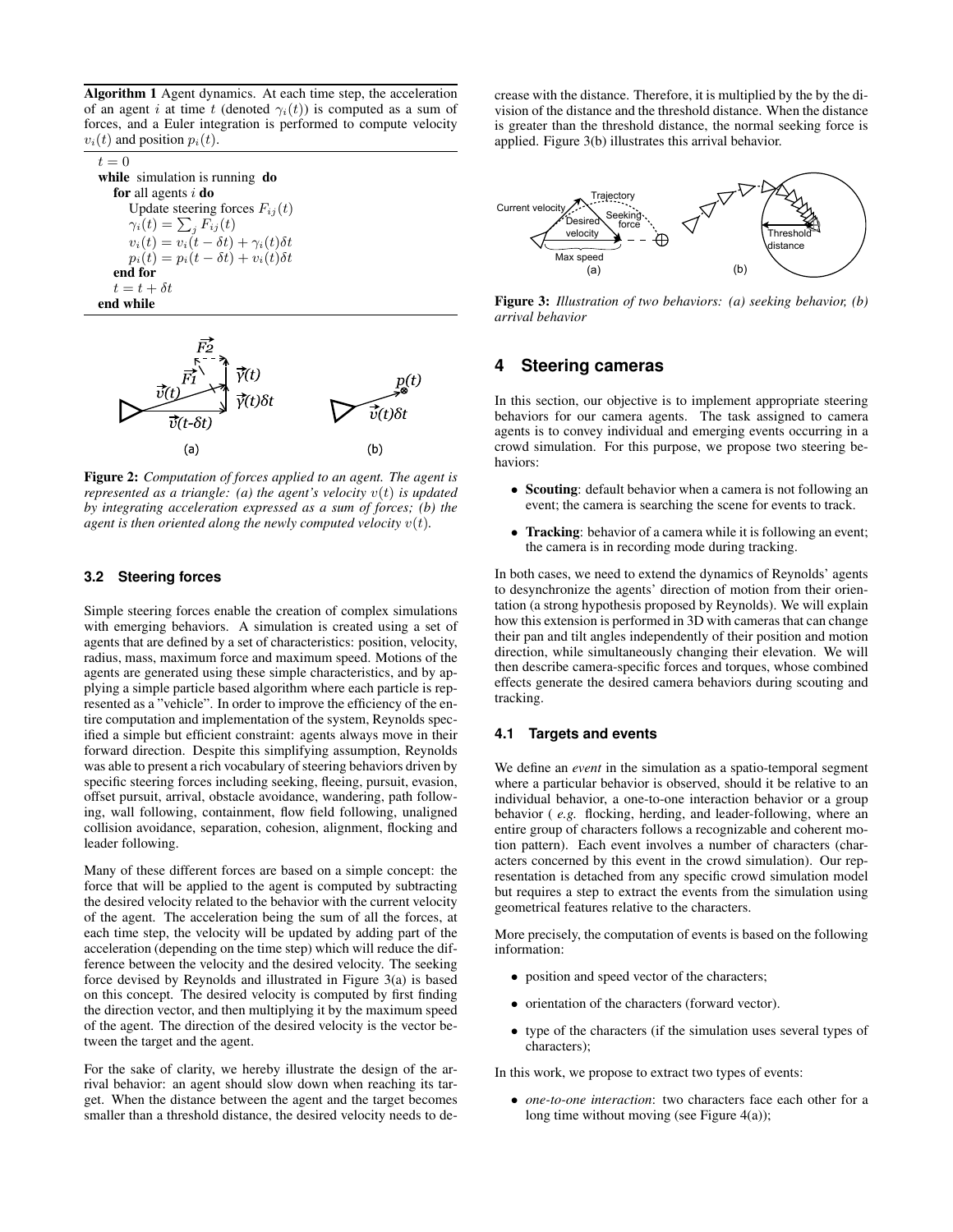• *group motion*: emergent behavior observed when a group of characters is moving together in the same direction (see Figure [4\(](#page-4-0)b)).

<span id="page-4-0"></span>

Figure 4: *During scouting, cameras search for interesting events: (a) One-to-one interaction event; (b) Crowd behavior event.*

Our *one-to-one interaction* events are easily detected when pairs of characters face each other with zero velocity. Our *group motion* events are detected by studying a group of characters, based on their direction, speed, density and homogeneity in the following way:

- Average direction: by summing the normalized speed vectors of each character and then dividing the total by the number of characters in the group, we get a vector which magnitude will be related to the alignment. Thus the length of this vector gives us a good estimate of the alignment of the characters in the group: the closer the value is to one, the more the group is aligned.
- Average speed: The speed of each character is closer to the average speed.
- Density: the amount of characters per unit of surface.
- Homogeneity: the number of characters in the group belonging to the same type.

In order to efficiently implement the detection of group motions, we rely on a quad-tree representation. The scene is divided into a 2D multi-resolution grid and, starting from the finest (highest) resolution, we evaluate in each cell whether the characters in the cell form a group motion. At the next (coarser) level, we create a group containing all cells with similar group motions and repeat the process until it reaches the coarsest level in the hierarchy. During group motion, both the group and its motion are continuously updated over time. New group motion events are created when a new group is detected and deleted when the group becomes too small.

#### **4.2 Camera dynamics**

In Reynolds paper, one simple assumption is made: the agents are always moving in the direction or their orientation, *i.e.* their velocity vector (that gives the movement direction and the speed) and their forward vector (gives the orientation of the agent) are aligned. Implementing steering behaviors for a camera agent however requires to distinguish the camera orientation from its direction, typically moving in one direction while filming in another one.

Simple strategies that consist in re-orienting the camera at each time step towards the center point of the group of characters involved in an event would fail. The varying number of characters in an event would make the center move significantly at each time step, leading to undesirable jerky motion. Moreover, no targets are available in the scouting behavior (since no events are detected). Instead, we propose to apply a dynamic model on the camera orientation, expressed as a torque. Camera position and orientation are therefore computed separately: steering forces are applied to move the camera around the scene and rotation forces are applied to turn the

camera around. The model intrinsically produces smoother changes in orientation.

Figure [5](#page-4-1) illustrates the computation of a new camera orientation given different forces (in 2D for illustration). First, the angular acceleration is computed using the torques. Then, the rotational velocity is updated using the acceleration. Finally, the new orientation is computed with the angular velocity. A camera agent is represented by its 3D position in the Cartesian space  $p_i$ , a pan angle  $\theta_i$  and a tilt angle  $\phi_i$ . For the sake of clarity, we denote the camera orientation as a quaternion  $q_i$  and rewrite the camera dynamics equations using quaternion multiplication. The algorithm [2](#page-1-0) details the computation of the new orientation used at each time step.

<span id="page-4-1"></span>

Figure 5: *2D representation for the computation of the camera's horizontal orientation* ( $\theta$ *) from the angular acceleration* ( $\ddot{\theta}$ *) and the angular velocity(* $\theta$ *).* 

Algorithm 2 Camera dynamics:  $\ddot{q}_i(t)$  represents the rotation acceleration of agent i at time t,  $\dot{q}_i(t)$  the rotation velocity and  $q_i(t)$  the orientation.

```
while simulation is running do
for each camera agent i with orientation q_i do
    Update steering forces F_{ij}(t) and torques T_{ij}(t) of agent i
    Update camera position as usual
    \ddot{q_i}(t) = \sum_j T_{ij}(t)\dot{q}_i(t) = \dot{q}_i(t-\delta t) \ddot{q}_i(t) \delta tq_i(t) = q_i(t - \delta t) \dot{q}_i(t) \delta tend for
t = t + \delta tend while
```
#### **4.3 Camera steering forces**

We now detail the design of steering forces associated to each camera. The essential requirements are: maintaining a good framing of an event, maintaining visibility of an event, keeping a given distance to an event and finally ensuring that different cameras cover different viewpoints of the same event.

In order to control the camera position, five forces have been designed: target following, obstacle avoidance, camera separation, wandering and containment. We now review them one by one.

**Framing force:** moves the camera towards the closest optimal camera position in terms of framing (composition of characters on screen (without considering obstacles). The goal of this force is to ensure that the camera maintains a specific framing of an event, *i.e.* that characters composing the event stay within the camera frustum. To ensure this framing, we designed a force which attracts the camera agent towards a range of viewpoints defined by two points A and B. This range represents a continuous set of viewpoints (see examples in Figure [7\)](#page-5-0) for which the framing can be easily computed. The computation relies on Lino and Christie's frame composition technique [\[Lino and Christie 2012\]](#page-9-11) by considering that a group of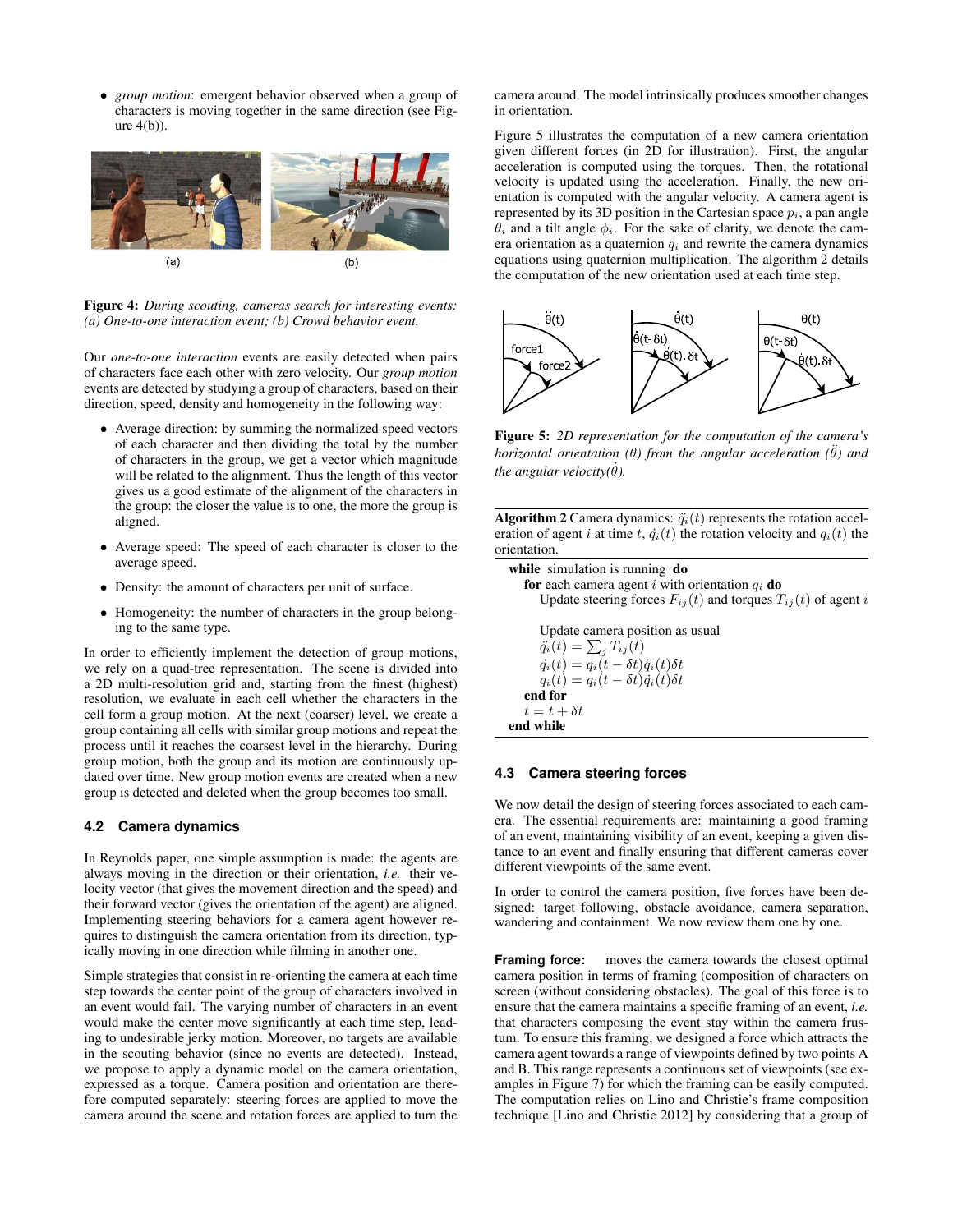characters can be framed by framing their left-most and right-most characters on the screen as illustrated in Figure [6\(](#page-5-1)a).

<span id="page-5-1"></span>

Figure 6: *Framing force: (a) selecting the left-most and right-most characters of a group* w.r.t *the current camera position enables (b) the construction of a specific range of viewpoints, for which the framing of both characters is ensured.*

Indeed, for two points A and B, viewed with a constant angle  $\alpha$ , the camera must lay on a circle of radius  $2\alpha$  [\[Lino and Christie 2012\]](#page-9-11). Figure [6\(](#page-5-1)b) shows the two arcs representing the possible positions of the camera. In our case, we choose the angle  $\alpha$  as a percentage of the field of view and then compute the two arcs.

However, although all cameras positioned on these two arcs maintain a constant viewing angle, the viewpoints which are too close to A or B (displayed in red dashed lines in Figure [7\)](#page-5-0) are not suitable. Indeed, when framing a group of two characters we prefer to avoid these less informative shots (very close shots to one or the other agents). To account for this problem, we propose to modify Lino and Christie's approach by changing the range of possible camera positions when the angle  $(\overrightarrow{O'P}, \overrightarrow{O'O})$  is less than a minimum value  $(\beta)$ , meaning the camera is too close to the agents (see Figure [7\)](#page-5-0). We rely on a Bezier curve to define this range. The three control points P0, P1 and P2 are computed by using the values of  $\beta$ , and P1 is the intersection of the tangent lines to the two circles in P0 and P2.

<span id="page-5-0"></span>

Figure 7: *Framing force: modifying the range of viewpoints around two characters A and B, in function of* β*. The framing force pushes the camera to the closest point on this range.*

The force is then easily expressed by using Reynolds' arrival force targeting the closest point from the camera agent to the range of possible viewpoints. In addition, when the camera is filming a large group, a force elevating the camera is added to mimic crane cameras and to improve the visibility of the agents.

**Obstacle avoidance force:** moves the camera agent on one side or the other depending on the position of the obstacle in the frustum. This force differs from the obstacle avoidance force presented in Reynolds' paper: the process loops on the list of obstacles entirely or partially included in the frustum. Each time an obstacle at

position o is in the frustum and is closer to a camera agent position  $p_i$  than a target position k is, we consider the obstacle may potentially occlude the target. To prevent these potential occlusions, a force is applied to the camera depending on whether the obstacle is in the left part of the frustum (in such case the force moves the camera on the right) or in the right part of the frustum (in such case the force moves the camera on the left). The position of the target  $k$  is computed as the center of all characters involved in the event. For each obstacle, the force is computed by subtracting the current velocity to a desired velocity. See Algorithm [3](#page-1-0) for details.

Algorithm 3 Obstacle avoidance: computes a sum of forces  $F_{obs}$ that pushes the camera on the left or the right according to the relative positions of the obstacles and the target.  $l_i$  represents the normalized look at vector (orientation) of camera agent i at time  $t, r_i$ represents the normalized right vector of camera agent  $i$  at time  $t$ and  $v_{max}$  is the maximum allowed velocity for the camera.

for each obstacle at a position  $o$  in the frustum of camera agent  $i$ do

| // check whether the obstacle is closer to the               |
|--------------------------------------------------------------|
| // camera than the target is                                 |
| if $(o - p_i) \cdot l_i < (p_i - k) \cdot l_i$ then          |
| // if obstacle is on the right hand side of the camera       |
| if $(o - p_i) \cdot r_i > 0$ then                            |
| $u = -r_i v_{max}$ // compute a desired velocity to the left |
| else                                                         |
| $u = r_i v_{max}$ // compute a desired velocity to the right |
| end if                                                       |
| // subtract the current velocity to the desired force        |
| $F_{obs} = F_{obs} + (u - v_i)$                              |
| end if                                                       |
| end for                                                      |
|                                                              |

**Camera separation force:** moves a camera agent away from other camera agents that are too close and are looking in the same direction. In scouting mode, this force ensures a degree of diversity by separating similar cameras and locally improving the coverage of different events. In tracking mode, this same force enables the cameras to pick different views of the same event (useful when tracking a large group). The corresponding force is computed as described in Algorithm [4:](#page-1-0) if the distance between a camera agent  $c$ and a camera agent  $i \neq c$  is lower than a threshold  $d_{max}$ , a force is applied either towards the right or the left of the camera. The intensity of this force is proportional to the angle between the look at vector  $l_i$  of camera i and the look at vector  $l_c$  of camera c, computed with  $max(0, l_c \cdot l_i)$ .

**Wandering force:** moves the camera in the scene while searching for new events in scouting mode. This force is computed by updating a wandering direction at each time step and computing a desired velocity from this direction (see [\[Reynolds 1999\]](#page-9-8) for more details).

**Containing force:** prevents the camera from wandering away in the scene. When the camera agent wander too far from the crowd, a steering force will push it back toward the center of the crowd (see [\[Reynolds 1999\]](#page-9-8) for more details)

#### **4.4 Camera steering torques**

For the camera rotation, three torques were designed: aiming, camera avoidance and wandering.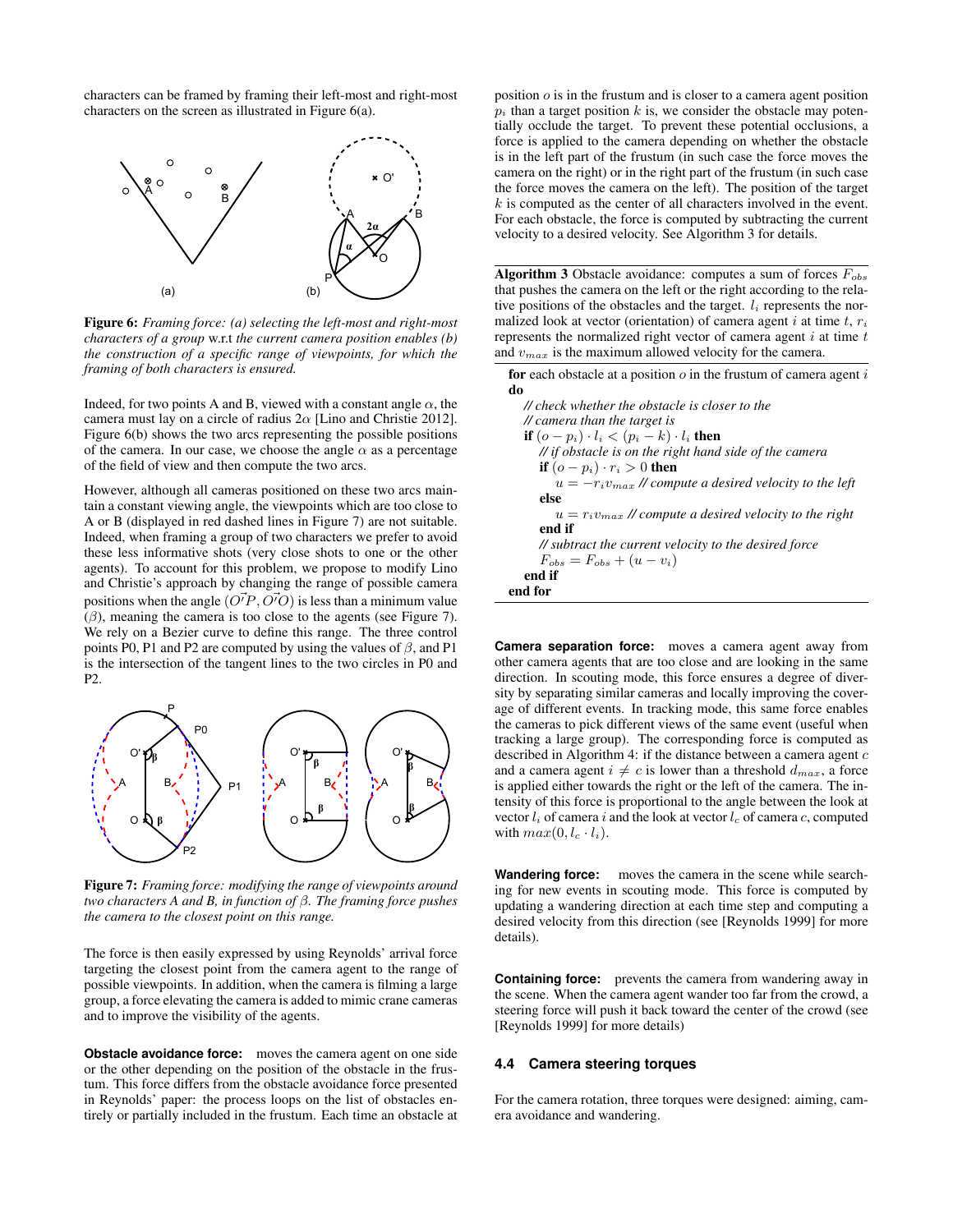**Algorithm 4** Camera separation: computes the sum  $F_{sep}$  of forces that pushes the camera  $c$  away from other camera agents.  $p_i$  and  $p_c$ represent the positions of camera agents  $i$  and  $c$  and  $r_c$  is the right vector of camera c.

| <b>for</b> each camera i different from camera $c$ <b>do</b> |
|--------------------------------------------------------------|
| if $ p_i - p_c  < d_{max}$ then                              |
| // move the camera to the left or to the right               |
| if $(p_i - p_c) \cdot r_c > 0$ then                          |
| $u = -v_{max}r_c$ // compute a desired velocity to the left  |
| else                                                         |
| $u = v_{max} r_c$ // compute a desired velocity to the right |
| end if                                                       |
| // subtract the current velocity to the desired velocity     |
| $\mathcal{U}$ and scale it                                   |
| $F_{sep} = F_{sep} + max(0, l_c \cdot l_i)(u - v_c)$         |
| end if                                                       |
| end for                                                      |

**Aiming torque:** rotates the camera towards the "optimal" orientation. This torque is inspired by Reynolds' arrival force (see Figure [3\)](#page-3-1) and transposed to the problem of camera orientation. Given a desired camera orientation  $q_d$ , and the orientation  $q_i$  of a camera agent  $i$ , we need to compute the appropriate torque to reach the target camera orientation within the limits of a maximal rotational speed  $\alpha_{max}$ . We first compute the difference between quaternions  $q_d$  and  $q_i$  to extract the angle  $q_\alpha$  and axis  $q_a$  of rotation.

As defined in the arrival behavior (see Figure [3\)](#page-3-1), if the angle  $\alpha$  is below a given threshold  $\alpha_t$  (meaning the angle is getting close to its desired value  $q_d$ ), we progressively reduce the rotational speed. If the angle  $\alpha$  is above the threshold, the rotational speed is set to a maximum value  $\alpha_{max}$  at each time step. Algorithm [5](#page-1-0) presents the computation of the torque  $T_{aim}$  depending on the angle  $\alpha$  and the threshold angle  $\alpha_t$ .

**Algorithm 5** Aiming torque: computes a torque  $T_{aim}$  applied to camera c. The rotational velocity of camera c is denoted by  $\dot{q}_c$ .

 $\ell$  computing the quaternion difference between  $q_d$  and  $q_c$  $q = q_d.q_c^{-1}$ *//* q α *is the rotation angle of quaternion* q if  $\tilde{q}^{\alpha} > \alpha_t$  then  $\alpha = \alpha_{max}$ else  $\alpha = \alpha_{max} q^{\alpha}/\alpha_t$ end if *// compute a rotation of angle*  $\alpha$  *and axis*  $q^a$  $T_{aim}=(\alpha,q^a)\dot{q}_c^{-1}$ 

Figure [8](#page-6-0) illustrates how the magnitude of the force (*i.e.* the value of the angle) is computed.

**Camera avoidance torque:** turns cameras away from each other when they share part of their frustum.

The computation of this torque is two-fold. For each pair of cameras, we first check whether their frustums intersect. This collision test is simplified by using a 2D representation of the frustum. The intersection of the left and right axis (representing the frustum side planes) of the cameras are computed. Then the collision is detected if, for at least one of these four intersection points, their projections on the the forward vectors of the two cameras are contained inside the frustum of the respective cameras (i.e. the distance from the projection point to the camera origin is greater than the near plane distance of the frustum, and smaller than the far plane distance).

<span id="page-6-0"></span>

Figure 8: *Aiming torque inspired from the arrival behavior: two cases (a)*  $q^{\alpha}$  *is less than*  $\alpha_t$  *and (b)*  $q^{\alpha}$  *is greater or equal to*  $\alpha_t$ *.* 

Figure [9\(](#page-7-0)a) shows an example where no collision are detected: the two projections  $P_j$  of each intersection point  $I_i$  on the forward vectors of the cameras are never inside both of the frustums. Conversely, Figure [9\(](#page-7-0)b) shows an example of frustum intersection: the two projections  $P1$  and  $P2$  of the intersection point  $I1$  are respectively inside the frustum of the camera 1 and 2. If a frustum collision is detected, the desired rotation velocity  $(\dot{q}_d)$  will be oriented depending on the relative positions of the two cameras. The process is detailed in Algorithm [6.](#page-1-0)

**Algorithm 6** Camera avoidance torque: computes a torque  $T_{avoid}$ for a camera c. The rotational velocity of camera c is denoted  $q_c$ and the right vector of camera c is denoted  $r_c$ . In addition,  $\alpha_{vmax}$ represents the maximum rotational speed and  $u_c$  the up vector of the camera.

for all cameras  $i$  different from current camera  $c$  do if frustum of i intersects frustum of  $c$  then if  $(p_i - p_c) \cdot r_c > 0$  then  $\dot{q_d} = (-\alpha_{vmax}, u_c)$ else  $\dot{q_d} = (\alpha_{vmax}, u_c)$ end if  $T_{avoid} = T_{avoid} \cdot \dot{q_d} \cdot \dot{q_c}^{-1}$ end if end for

**Camera wandering torque:** used for scouting new events. This torque is created by computing a wandering direction and aiming at a point along this direction.

## **5 Experimental results**

For testing our approach, we implemented a realistic crowd simulation framework, based on a large number of characters (over a hundred) belonging to different ethnic groups. The task of the camera agents is to report as many events as possible, and to record or broadcast the best possible coverage of those events.

#### **5.1 Crowd simulation**

Our crowd simulation is actually based on Reynolds steering behaviors(see [\[Lim et al. 2013\]](#page-9-12)). The scene simulates two distinct types of ethnic groups in Weld Quay, Malaysia back in the 19th century. The interactions of these two ethnic groups are highly influenced by their standard roles in the trading port. The main roles of each of these ethnic groups are as follows:

• Malay: local inhabitant/ seller at the market place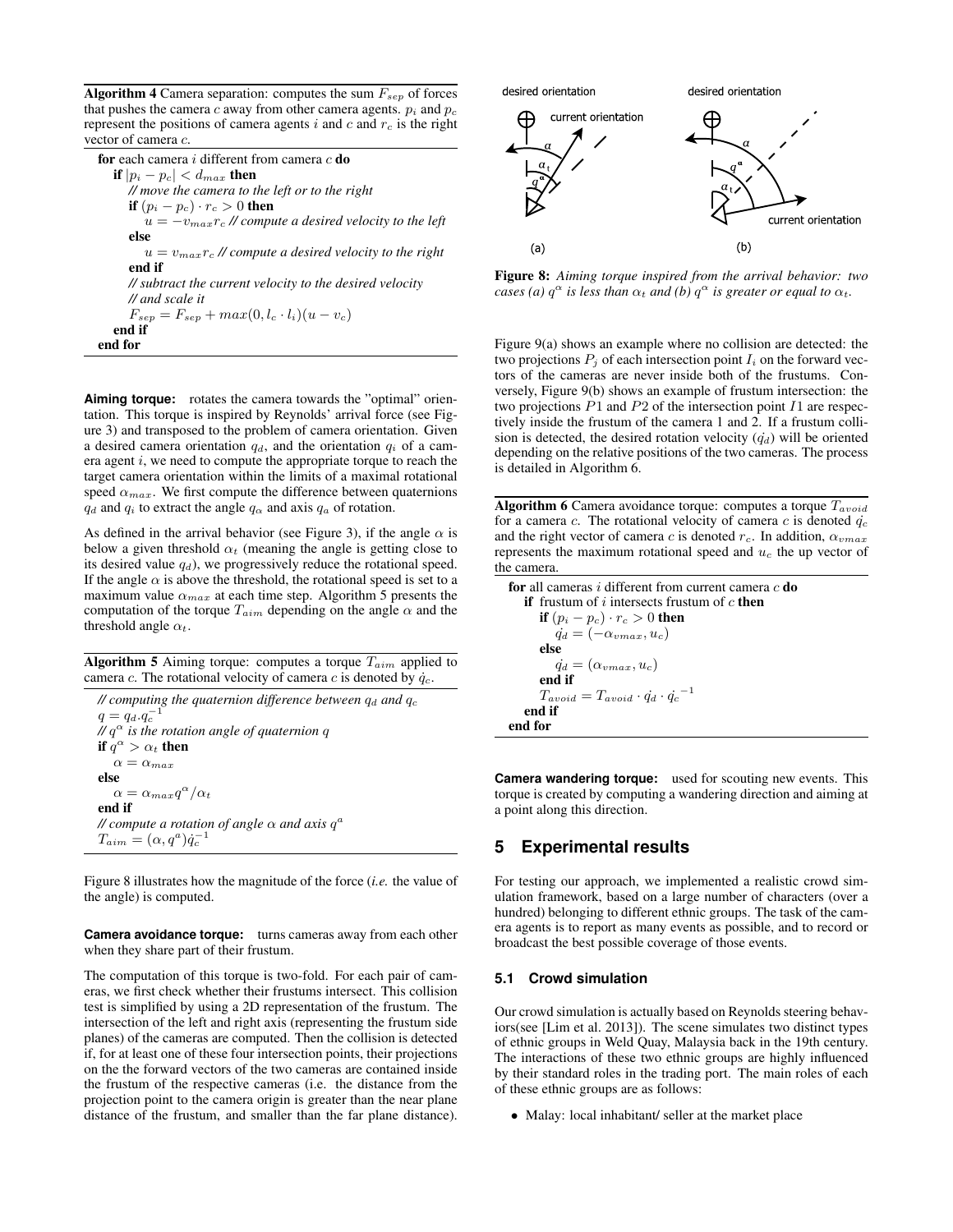<span id="page-7-0"></span>

Figure 9: *Frustum collision test; the continuous lines indicate the frustum and the dotted arrows indicate the forward vectors.*

• Indian: imported worker

There are various interactions either between individual agents and within the same ethnic groups or among other different ethnic groups that are transpired in the trading port and we experiment our camera steering behaviors based on two scenarios as follows:

- Residents: Initialized interactions with any agents from the other ethnic group to sell their local products. These events are the one-to-one interactions that we are interested to identify.
- Workers: Unload the goods at the pier and download the goods at the containers. Emergents group movement should result from this shared goal.

The simulation takes place in a moderately complex environment (Figure [10\)](#page-7-1) with the following scenario. At initialization, the workers are wandering in the market, the residents are trying to sell their products. When the boat arrives, some of the workers will try to reach the pier to unload the goods. When the boat is empty, it sails away and the workers can go back to the market place.

<span id="page-7-1"></span>

Figure 10: *Virtual environment of Weld Quay simulating the interactions between two ethnic groups in Malaysia back in the 19th century.*

#### **5.2 Implementation details**

For the purpose of efficiency, we used a quad-tree to accelerate crowd simulation and event detection. As a result, each camera agent is aware of all events and characters within its field of view. Figure [11](#page-7-2) shows the 2D spatial layout of characters (red and blue dots) in an overview of our virtual environment.

<span id="page-7-2"></span>

Figure 11: *Using a quad-tree representation to reduce computational cost in querying characters in camera frustums and detecting events.*

#### **5.3 Qualitative evaluation**

To evaluate our approach, we propose an *activity* metric that shows the overall presence of *active* characters (characters involved in an event) compared to *inactive* characters (characters not involved in an event). The activity metric is composed of a score representing the active characters and a score representing the inactive characters. These scores are evaluated for each camera by integrating a weight on characters: the closer a character is to the camera, the more he will affect the overall score of the camera.

| <b>Algorithm 7</b> Activity metric              |
|-------------------------------------------------|
| for all cameras do                              |
| for all characters seen by the camera <b>do</b> |
| <b>if</b> character is Active <b>then</b>       |
| $scoreActive += 1/distance(camera, character)$  |
| else                                            |
| scoreIdle $+= 1/d$ istance(camera, character)   |
| end if                                          |
| end for                                         |
| end for                                         |
|                                                 |

We compared the activity metrics for our system with a much simpler solution with static cameras placed at strategic positions (to ensure that they would not lose sight of the crowd – information that our autonomous camera agents do not have). Figure [12\(](#page-8-0)a) shows the temporal evolution of the ratio of active *vs.* idle characters captured by autonomous cameras. Figure [12\(](#page-8-0)b) shows the results for static cameras (dark gray values correspond to active characters). We can see that, even though it is less stable (due to the scouting state) the average proportions of active characters remains more important than with statics cameras. Indeed, autonomous cameras try to get closer to the active characters, and thus improve scores whereas static camera are only waiting for active characters to pass by. We can observe the same phenomenon with eight static and moving cameras in Figure [13.](#page-8-1) Moreover, autonomous cameras are able to maintain a good framing of their targets while performing elaborate and dramatic camera motion, as can be seen in the accompanying video. Figures [4\(](#page-4-0)a) and [4\(](#page-4-0)b) display typical shots for one-to-one interactions and group motion events.

In Figures [12](#page-8-0) and [13](#page-8-1) we can observe some fluctuations in the graph.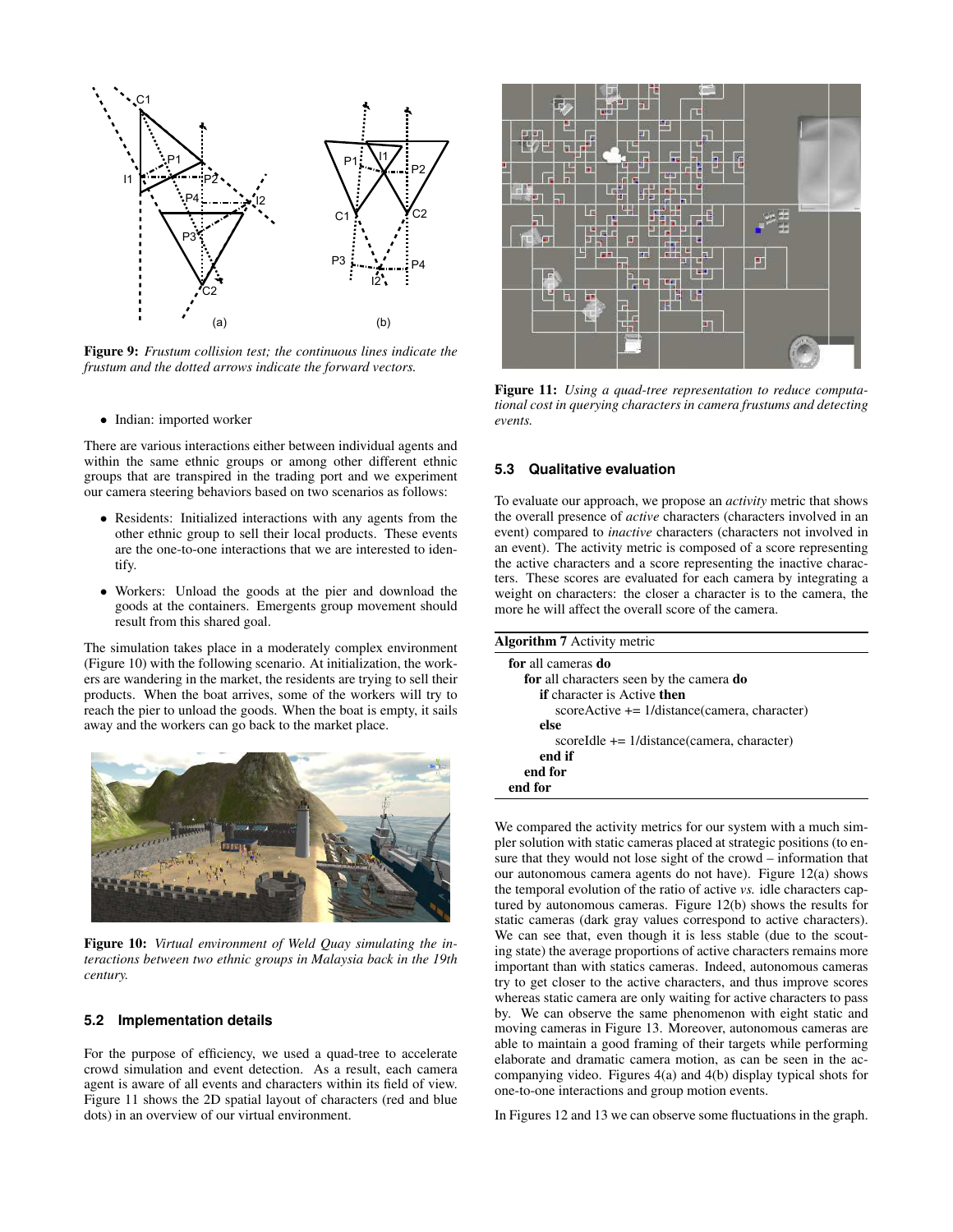These fluctuations are due to the fact that when an event ends, it might not have any other events in its field of view since the camera was focusing on this specific event, and thus it sometimes results in a drastic drop in the ratio idle/active while the camera is searching for a new event.

<span id="page-8-0"></span>

Figure 12: *Ratio between the active score and the idle score for groups of 4 autonomous (a) and static (b) cameras*

<span id="page-8-1"></span>

Figure 13: *Ratio between the active score and the idle score for groups of 8 autonomous (a) and static (b) cameras*

#### **5.4 Quantitative evaluation**

One way to present quantitative results is to express the number of active characters that are being viewed by the cameras, in comparison with the number of active characters not viewed by the camera. Results are reported in Figure [14](#page-8-2) with 4 autonomous cameras and Figure [15](#page-8-3) with 8 autonomous cameras. These results illustrate both the capacity of a small number of cameras to cover a crowd simulation (in comparison to 4 static cameras), and show that an increase in the number of cameras improves the results essentially for autonomous cameras.

<span id="page-8-2"></span>

Figure 14: *Temporal evolution of the ratio between active characters viewed by the cameras and active characters not viewed by the camera, considering 4 autonomous camera agents (a) and 4 static cameras (b).*

<span id="page-8-3"></span>

Figure 15: *Temporal evolution of the ratio between active characters viewed by the cameras and active characters not viewed by the camera, considering 8 autonomous camera agents (a) and 8 static cameras (b).*

In terms of performance, the method remains efficient and can steer 30 camera agents in real-time (15fps) on a Core i7@2.4GHz running Unity 4 with 100 virtual characters. The bottleneck is essentially due to the number of virtual characters to simulate. The drop in framerate comes from the cross-computations between all camera agents necessary in the camera avoidance and camera separation forces.



Figure 16: *Performance our crowd simulation when increasing the number of camera agents.*

# **6 Limitations and future work**

Currently our model is limited to two event classes - one-to-one interactions and group motions. Future work will investigate a richer model of event categories [\[Lim et al. 2013\]](#page-9-12). Extending the method to other event types may require additional rules with regards to social behaviors [\[Epstein and Axtell 1996\]](#page-9-13). For instance, wall following, leader following, evading and so on might be useful in capturing scenarios such as queuing to exceed narrow path, robbery and fighting scenes in a more complex way.

The focus in this paper has been on the simple task of tracking as many events as possible. In a more realistic scenario, we should take into account that some events may be more important than other. For instance, repetitive events may not require as much coverage as unique events. Simple strategies may be used to focus more on the first instance of each event class. Similarly, events with a long duration may not require a full coverage. More work is needed to work out strategies that can reason about event classes and decide between competing events.

Another limitation of our current implementation is that we use a